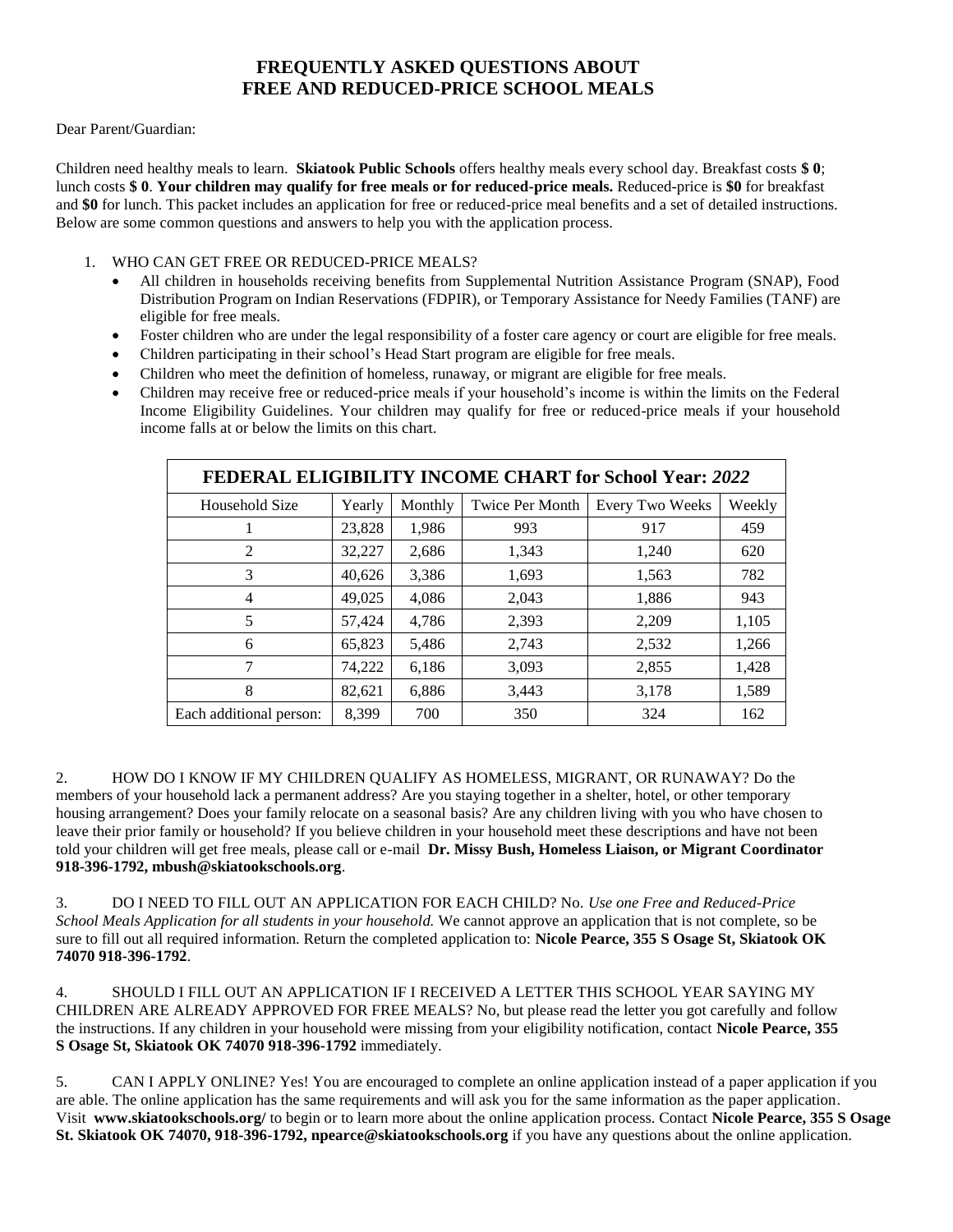6. MY CHILD'S APPLICATION WAS APPROVED LAST YEAR. DO I NEED TO FILL OUT A NEW ONE? Yes. Your child's application is only good for that school year and for the first few days of this school year, through **September 10, 2021.** You must send in a new application unless the school told you that your child is eligible for the new school year. If you do not send in a new application that is approved by the school or you have not been notified that your child is eligible for free meals, your child will be charged the full price for meals.

7. I GET WIC. CAN MY CHILDREN GET FREE MEALS? Children in households participating in WIC *MAY* be eligible for free or reduced-price meals. Please send in an application.

8. WILL THE INFORMATION I GIVE BE CHECKED? Yes. We may also ask you to send written proof of the household income you report.

9. IF I DO NOT QUALIFY NOW, MAY I APPLY LATER? Yes, you may apply at any time during the school year. For example, children with a parent or guardian who becomes unemployed may become eligible for free and reduced-price meals if the household income drops below the income limit.

10. WHAT IF I DISAGREE WITH THE SCHOOL'S DECISION ABOUT MY APPLICATION? You should talk to school officials. You also may ask for a hearing by call or writing to: **Mr. Rick Thomas, Superintendent, 355 S Osage St. Skiatook OK 74070, 918-396-1792, rthomas@skiatookschools.org.** 

11. MAY I APPLY IF SOMEONE IN MY HOUSEHOLD IS NOT A UNITED STATES (U.S.) CITIZEN? Yes. You, your children, or other household members do not have to be U.S. citizens to apply for free or reduced-price meals.

12. WHAT IF MY INCOME IS NOT ALWAYS THE SAME? List the amount that you *NORMALLY* receive. For example, if you normally make \$1000 each month but you missed some work last month and made only \$900, put down that you made \$1000 per month. If you normally get overtime, include it; do not include it if you work overtime only sometimes. If you have lost a job or had your hours or wages reduced, use your current income.

13. WHAT IF SOME HOUSEHOLD MEMBERS HAVE NO INCOME TO REPORT? Household members may not receive some types of income we ask you to report on the application or may not receive income at all. Whenever this happens, please write a *0* in the field. However, if any income fields are left empty or blank, those will *ALSO* be counted as zeroes. Please be careful when leaving income fields blank, as we will assume you *MEANT* to do so.

14. WE ARE IN THE MILITARY. DO WE REPORT OUR INCOME DIFFERENTLY? Your basic pay and cash bonuses must be reported as income. If you get any cash value allowances for off-base housing, food, or clothing, it must also be included as income. However, if your housing is part of the Military Housing Privatization Initiative, do not include your housing allowance as income. Any additional combat pay resulting from deployment is also excluded from income.

15. WHAT IF THERE IS NOT ENOUGH SPACE ON THE APPLICATION FOR MY FAMILY? List any additional household members on a separate piece of paper and attach it to your application. Contact **Nicole Pearce, 355 S Osage St. Skiatook OK 74070, 918-396-1792, npearce@skiatookschools.org** to receive a second application.

16. MY FAMILY NEEDS MORE HELP. ARE THERE OTHER PROGRAMS WE MIGHT APPLY FOR? To find out how to apply for SNAP or other assistance benefits, contact your local assistance office or call 1-866-411-1877.

If you have other questions or need help, call Kimberly Carter, Child Nutrition Director, 918-396-1792.

Sincerely,

*Kimberly Carter*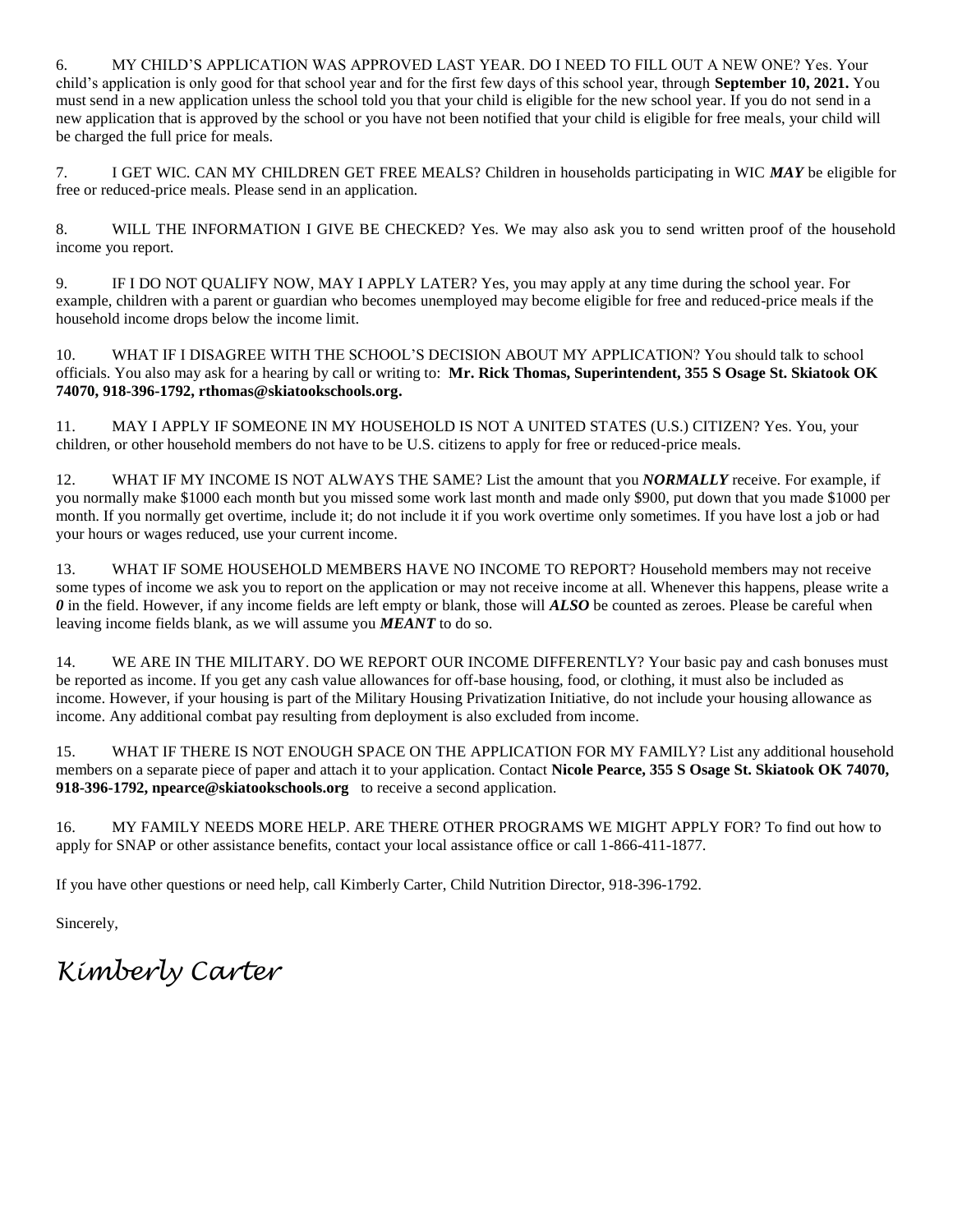# **HOW TO APPLY FOR FREE AND REDUCED PRICE SCHOOL MEALS**

Please use these instructions to help you fill out the application for free or reduced price school meals. You only need to submit one application per household, even if your children attend more than one school in [School District]. The application must be filled out completely to certify your children for free or reduced price school meals. Please follow these instructions in order! Each step of the instructions is the same as the steps on your application. If at any time you are not sure what to do next, please contact [School/school district contact here; phone and email preferred].

# **STEP 1: LIST ALL HOUSEHOLD MEMBERS WHO ARE INFANTS, CHILDREN, AND STUDENTS UP TO AND INCLUDING GRADE 12**

Tell us how many infants, children, and school students live in your household. They do NOT have to be related to you to be a part of your household.

**Who should I list here?** When filling out this section, please include ALL members in your household who are:

- Children age 18 or under AND are supported with the household's income;
- In your care under a foster arrangement, or qualify as homeless, migrant, or runaway youth;
- Students attending [school/school system here], regardless of age.

| A) List each child's name. Print                             | B) Is the child a student at [name  | C) Do you have any foster   | D) Are any children           |
|--------------------------------------------------------------|-------------------------------------|-----------------------------|-------------------------------|
| each child's name. Use one line of                           | of school/school system here]?      | children? If any children   | homeless, migrant, or         |
| the application for each child.                              | Mark 'Yes' or 'No' under the        | listed are foster children, | runaway? If you believe       |
| When printing names, write one                               | column titled "Student" to tell us  | mark the "Foster Child"     | any child listed in this      |
| letter in each box. Stop if you run                          | which children attend [name of      | box next to the child's     | section meets this            |
| out of space. If there are more                              | school/school district here]. If    | name. If you are ONLY       | description, mark the         |
| children present than lines on the                           | you marked 'Yes,' write the grade   | applying for foster         | "Homeless, Migrant,           |
| application, attach a second piece                           | level of the student in the 'Grade' | children, after finishing   | Runaway" box next to the      |
| of paper with all required<br>information for the additional | column to the right.                | STEP 1, go to STEP 4.       | child's name and complete     |
| children.                                                    |                                     | Foster children who live    | all steps of the application. |
|                                                              |                                     | with you may count as       |                               |
|                                                              |                                     | members of your             |                               |
|                                                              |                                     | household and should be     |                               |
|                                                              |                                     | listed on your application. |                               |
|                                                              |                                     | If you are applying for     |                               |
|                                                              |                                     | both foster and non-        |                               |
|                                                              |                                     | foster children, go to step |                               |
|                                                              |                                     | 3.                          |                               |

# **PLEASE USE A PEN (NOT A PENCIL) WHEN FILLING OUT THE APPLICATION AND DO YOUR BEST TO PRINT CLEARLY.**

# **STEP 2: DO ANY HOUSEHOLD MEMBERS CURRENTLY PARTICIPATE IN SNAP, TANF, OR FDPIR?**

**If anyone in your household (including you) currently participates in one or more of the assistance programs listed below, your children are eligible for free school meals:**

- The Supplemental Nutrition Assistance Program (SNAP)
- Temporary Assistance for Needy Families (TANF)
- The Food Distribution Program on Indian Reservations (FDPIR)

| A) If no one in your household          | B) If anyone in your household participates in any of the above listed programs: |
|-----------------------------------------|----------------------------------------------------------------------------------|
| participates in any of the above listed | Write a case number for SNAP, TANF, or FDPIR. You only need to                   |
| programs:                               | provide one case number. If you participate in one of these programs             |
| Leave STEP 2 blank and go to            | and do not know your case number, contact your caseworker.                       |
| STEP 3.                                 | Go to <b>STEP 4.</b>                                                             |
|                                         |                                                                                  |

# **STEP 3: REPORT INCOME FOR ALL HOUSEHOLD MEMBERS**

#### **How do I report my income?**

 Use the charts titled **"Sources of Income for Adults"** and **"Sources of Income for Children,"** printed on the back side of the application form to determine if your household has income to report.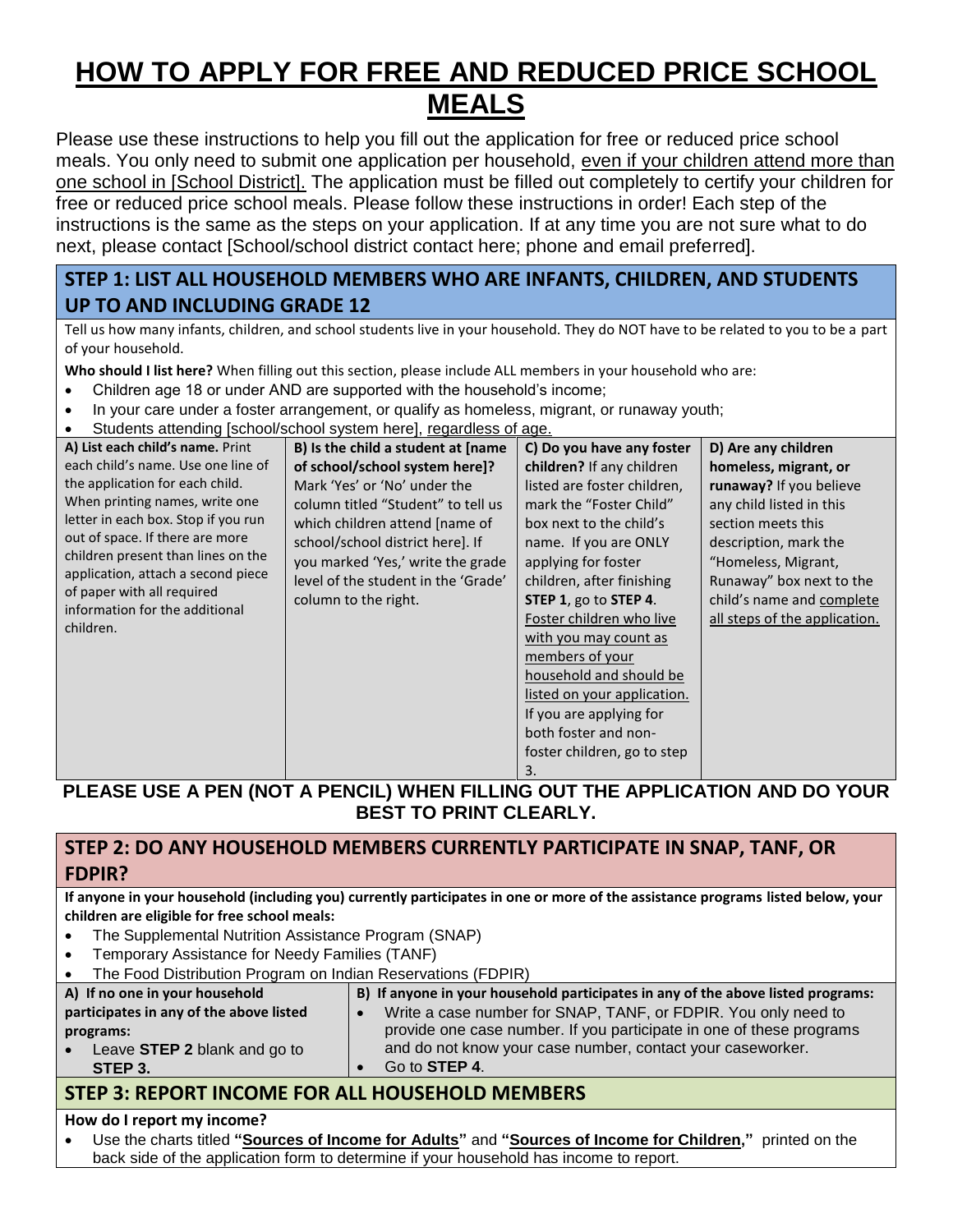- Report all amounts in GROSS INCOME ONLY. Report all income in whole dollars. Do not include cents.
	- Gross income is the total income received before taxes.
	- Many people think of income as the amount they "take home" and not the total, "gross" amount. Make sure that the income you report on this application has NOT been reduced to pay for taxes, insurance premiums, or any other amounts taken from your pay.
- Write a "0" in any fields where there is no income to report. Any income fields left empty or blank will also be counted as a zero. If you write '0' or leave any fields blank, you are certifying (promising) that there is no income to report. If local officials suspect that your household income was reported incorrectly, your application will be investigated.

Mark how often each type of income is received using the check boxes to the right of each field.

#### **3.A. REPORT INCOME EARNED BY CHILDREN**

**A**) **Report all income earned or received by children.** Report the combined gross income for ALL children listed in STEP 1 in your household in the box marked "Child Income." Only count foster children's income if you are applying for them together with the rest of your household.

*What is Child Income?* Child income is money received from outside your household that is paid DIRECTLY to your children. Many households do not have any child income.

#### **3.B REPORT INCOME EARNED BY ADULTS**

#### **Who should I list here?**

 When filling out this section, please include ALL adult members in your household who are living with you and share income and expenses, even if they are not related and even if they do not receive income of their own.

#### *Do NOT include:*

- People who live with you but are not supported by your household's income AND do not contribute income to your household.
- Infants, Children and students already listed in **STEP 1.**

| $m, m, \sigma$ , $\sigma$ material and etablished another method in $\sigma$ . $\blacksquare$<br>B) List adult household members' names. | C) Report earnings from work.           | D) Report income from public                 |  |
|------------------------------------------------------------------------------------------------------------------------------------------|-----------------------------------------|----------------------------------------------|--|
|                                                                                                                                          |                                         |                                              |  |
| Print the name of each household member                                                                                                  | Report all income from work in the      | assistance/child support/alimony. Report     |  |
| in the boxes marked "Names of Adult                                                                                                      | "Earnings from Work" field on the       | all income that applies in the "Public       |  |
| Household Members (First and Last)." Do                                                                                                  | application. This is usually the money  | Assistance/Child Support/Alimony" field on   |  |
| not list any household members you listed                                                                                                | received from working at jobs. If you   | the application. Do not report the cash      |  |
| in STEP 1. If a child listed in STEP 1 has                                                                                               | are a self-employed business or farm    | value of any public assistance benefits NOT  |  |
| income, follow the instructions in STEP 3,                                                                                               | owner, you will report your net         | listed on the chart. If income is received   |  |
| part A.                                                                                                                                  | income.                                 | from child support or alimony, only report   |  |
|                                                                                                                                          |                                         | court-ordered payments. Informal but         |  |
|                                                                                                                                          |                                         | regular payments should be reported as       |  |
|                                                                                                                                          | What if I am self-employed? Report      | "other" income in the next part.             |  |
|                                                                                                                                          | income from that work as a net          |                                              |  |
|                                                                                                                                          | amount. This is calculated by           |                                              |  |
|                                                                                                                                          | subtracting the total operating         |                                              |  |
|                                                                                                                                          | expenses of your business from its      |                                              |  |
|                                                                                                                                          | gross receipts or revenue.              |                                              |  |
| E) Report income from                                                                                                                    | F) Report total household size. Enter   | G) Provide the last four digits of your      |  |
| pensions/retirement/all other income.                                                                                                    | the total number of household           | Social Security Number. An adult             |  |
| Report all income that applies in the                                                                                                    | members in the field "Total             | household member must enter the last         |  |
| "Pensions/Retirement/ All Other Income"                                                                                                  | Household Members (Children and         | four digits of their Social Security Number  |  |
| field on the application.                                                                                                                | Adults)." This number MUST be equal     | in the space provided. You are eligible to   |  |
|                                                                                                                                          | to the number of household              | apply for benefits even if you do not have a |  |
|                                                                                                                                          | members listed in STEP 1 and STEP 3.    | Social Security Number. If no adult          |  |
|                                                                                                                                          | If there are any members of your        | household members have a Social Security     |  |
|                                                                                                                                          |                                         |                                              |  |
|                                                                                                                                          | household that you have not listed      | Number, leave this space blank and mark      |  |
|                                                                                                                                          | on the application, go back and add     | the box to the right labeled "Check if no    |  |
|                                                                                                                                          | them. It is very important to list all  | SSN."                                        |  |
|                                                                                                                                          | household members, as the size of       |                                              |  |
|                                                                                                                                          | your household affects your eligibility |                                              |  |
|                                                                                                                                          | for free and reduced price meals.       |                                              |  |